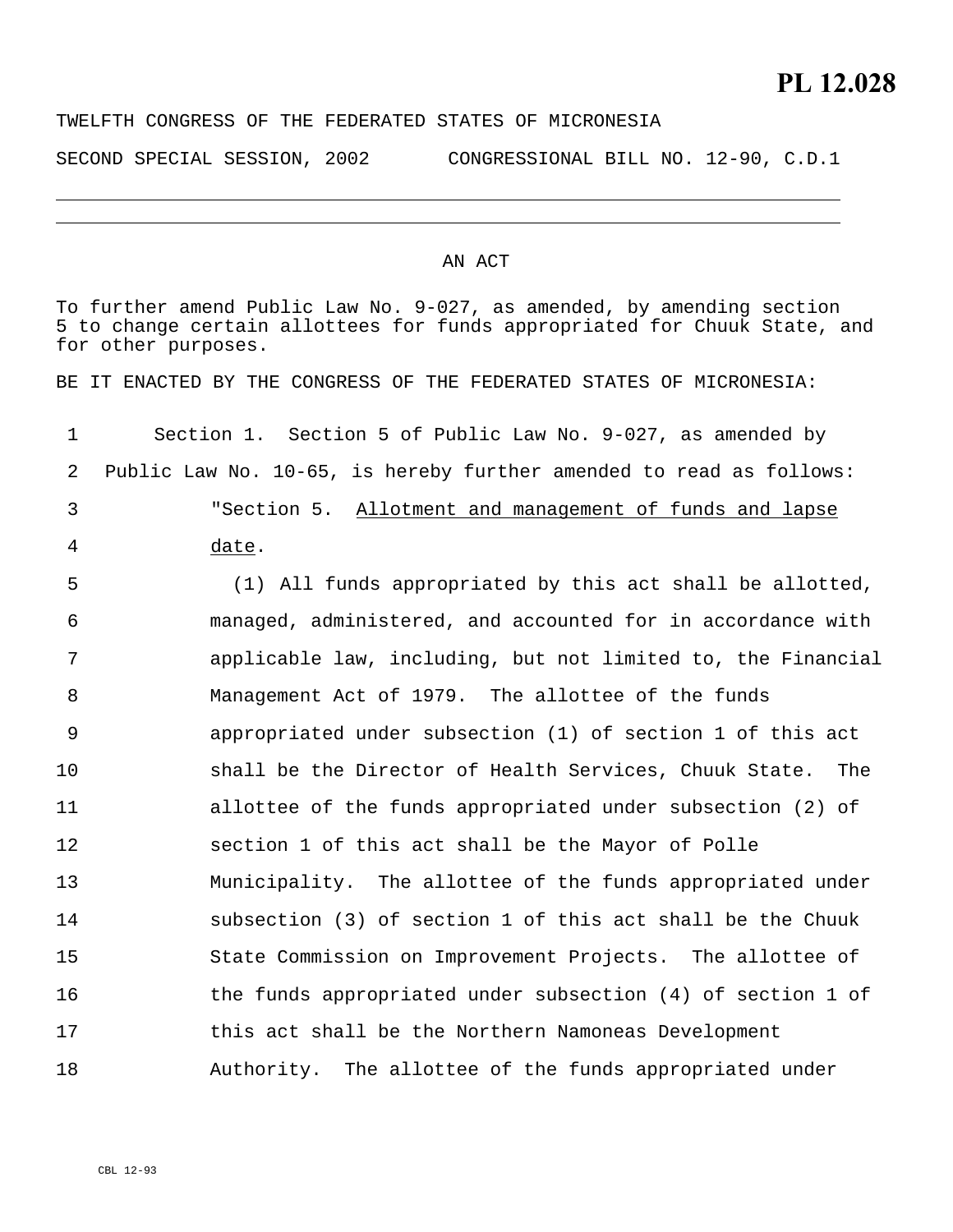CONGRESSIONAL BILL NO. 12-90, C.D.1

1 2 3 4 5 6 7 8 9 10 11 12 13 14 15 subsection (5) of section 1 of this act shall be the Vice President of the Federated States of Micronesia, or his designee. The allottee of the funds appropriated under subsection (6) of section 1 of this act shall be the Pattiw Development Authority. The allottee of the funds appropriated under section 2 of this act shall be the Governor of Pohnpei State. The allottee of the funds appropriated under section 3 of this act shall be the Governor of Yap State. The allottee of the funds appropriated under section 4 of this act shall be the Governor of Kosrae State. The allottees shall be responsible for ensuring that these funds, or so much thereof as may be necessary, are used solely for the purpose specified in this act, and that no obligations are incurred in excess of the sum appropriated.

 $\overline{\phantom{a}}$  , and the contract of the contract of the contract of the contract of the contract of the contract of the contract of the contract of the contract of the contract of the contract of the contract of the contrac  $\overline{\phantom{a}}$  , and the contract of the contract of the contract of the contract of the contract of the contract of the contract of the contract of the contract of the contract of the contract of the contract of the contrac

16 17 (2) All funds appropriated herein shall not lapse until fully expended."

18

19

20

21